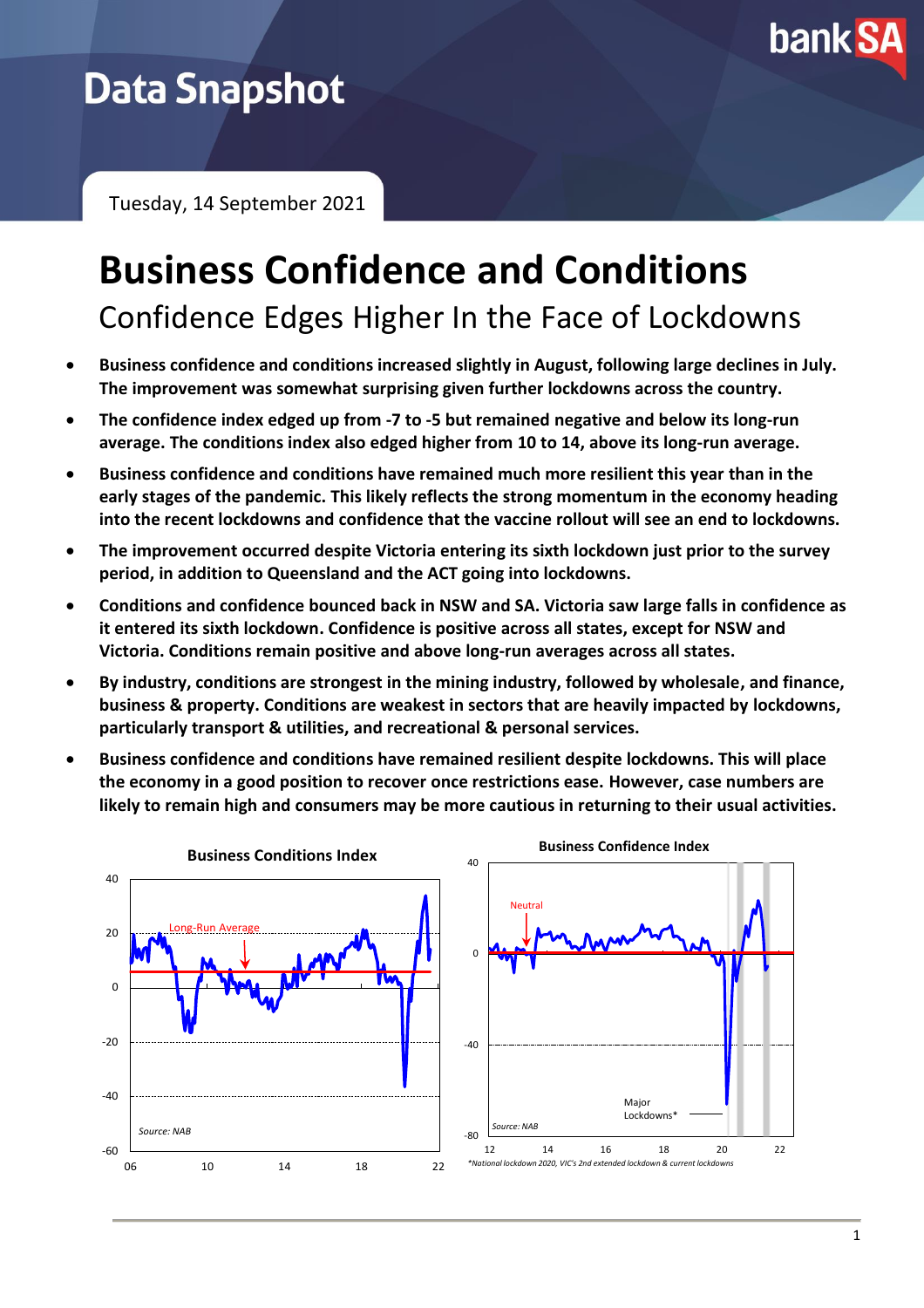Business confidence and conditions increased slightly in August, following large declines in July. The improvement was somewhat surprising given further lockdowns across the country over the survey period.

The confidence index edged up from -7 to -5 but remained in negative territory and well below its long-run average. While in negative territory, confidence has not fallen as far as it did during the peak of the pandemic in mid 2020 or during Victoria's extended lockdown in late 2020.

The conditions index also edged higher from 10 to 14 and remains above its long-run average.

Business confidence and conditions have remained much more resilient this year than in the early stages of the pandemic. This likely reflects the strong momentum in the economy heading into the recent lockdowns and confidence that the vaccine rollout will see an end to lockdowns.

The survey was undertaken between 17 and 30 August. Both indices increased despite Victoria entering its sixth lockdown just prior to the survey period, in addition to Queensland and the ACT going into lockdowns.

The outcome reflects mixed results across states. Conditions bounced back in NSW from large hits in July. Confidence in NSW was also up, however, it remains in negative territory. Victoria saw large falls in confidence as it entered its sixth lockdown. However, conditions in Victoria were little changed from the previous month.

Outside of these states facing lengthy lockdowns, businesses confidence and conditions remain in positive territory, a testament to the momentum in the economy ahead of the Delta outbreak. SA also saw a rebound in conditions and confidence in the month as it came out of its 7-day lockdown in July.

Across the subcomponents of the conditions index – trading, profitability and employment – trading and profitability both increased, to be well above their long-run averages. This was partly offset by a fall in the employment component. However, while down, employment also remains above its long-run average.

Conditions are strongest in the mining industry, followed by wholesale and finance, business & property. Conditions are weakest in sectors that are heavily impacted by lockdowns, particularly transport & utilities, and recreational & personal services. Encouragingly, conditions are in positive territory for all industries, except transport & utilities.

On the other hand, confidence is negative or around neutral in all industries except for mining.

Forward looking indicators were somewhat mixed, with an improvement in the forward orders index but a reduction in capacity utilisation. Forward orders increased from -5 to +6, to be well above long-run averages. Capacity utilisation fell from around its long-run average of 81% to 80%.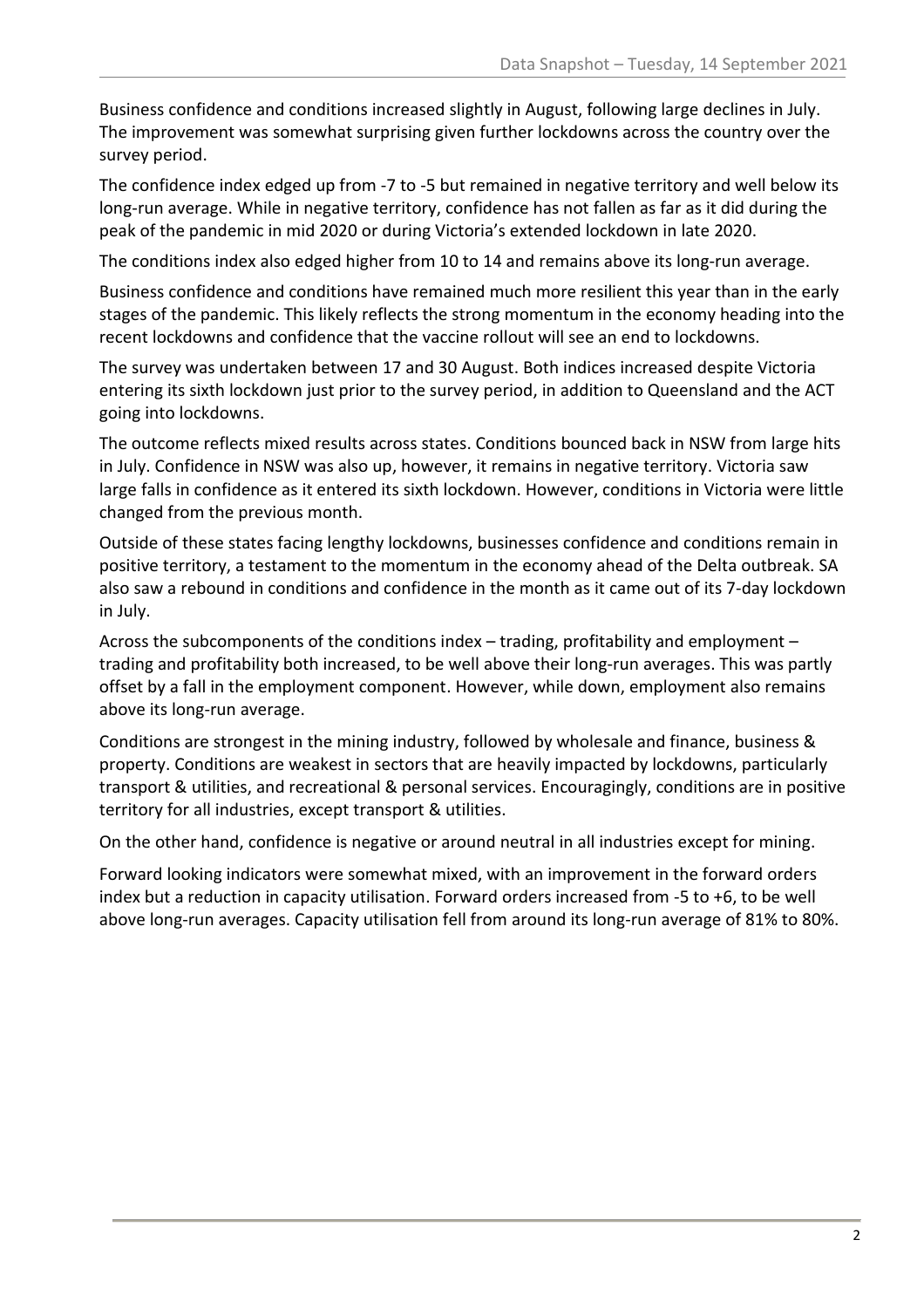

## **Outlook**

Business confidence and conditions have remained resilient despite renewed and extended lockdowns across much of the country. Meanwhile, consumer confidence has also held up relative to earlier lockdowns.

These are positive signs and partly reflect the strong economic momentum going into the latest round of lockdowns. Confidence is also likely to be buoyed by the rapid pace of the vaccination rollout and announcements from governments on a path out of lockdowns.

We expect the economy to contract by a significant 4.0% over the September quarter. As restrictions ease over the December quarter, we expected economic growth to recover, resulting in growth in the December quarter of 1.6%. The resilience displayed by businesses and consumers will place the economy in a good position to recover once restrictions ease. This will also be supported by low interest rates, fiscal policy, generous business investment tax incentives, and strong household and business balance sheets.

However, the recovery is likely to be somewhat more muted than past recoveries from lockdowns as case numbers are likely to remain high and consumers may be more cautious in returning to their previous behaviours as quickly as before. In addition, businesses are feeling the pinch from another round of lengthy lockdowns and government support is less generous this time around than last year.

> **Jarek Kowcza, Senior Economist** Ph: 0481 476 436